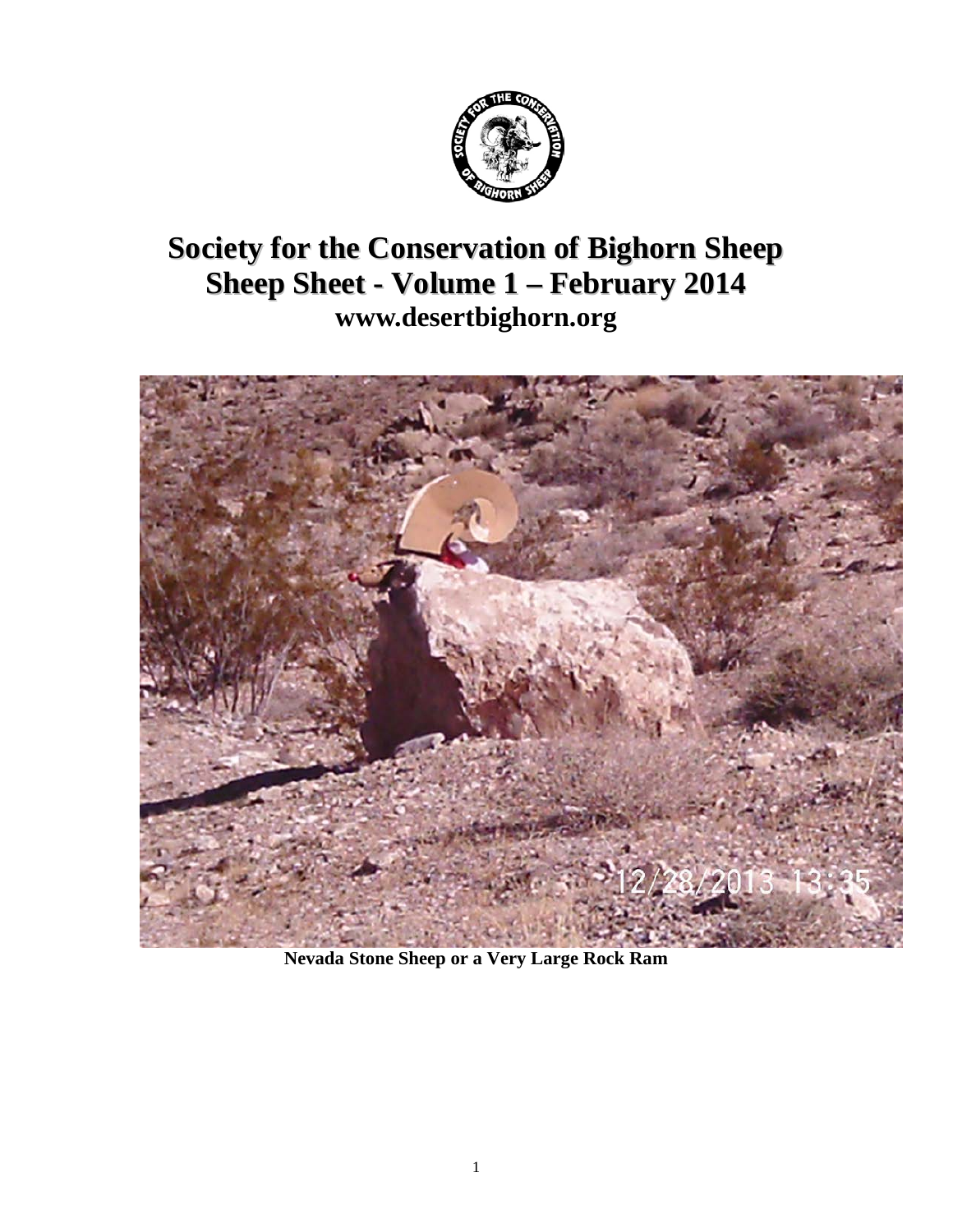

### **Annual Meeting**

The annual meeting of the Society for the Conservation of Bighorn Sheep was held Sunday February 9, 2014 at 11:00 am until 4:00 pm, in the fine gun room inside the Bass Pro Shop 7777 Victoria Gardens Lane, Rancho Cucamonga, CA 91730 45 Members and guest attended. Lunch was cold cut sandwiches, potato salad, ice tea and lemonade. All was provided by Bass Pro. We elected a full slate of officers for 2014. There were several power point presentations covering the 2013 work projects that were completed along with pictures from the projects.



### **The Board**

Top Row Left: Jeff Crouse, Terry Anderson, Bob Burke, Christian Guntert, Gary Thomas, Neil Ringlee, Mark LeCompte. Bottom Row Left: Glenn Sudmeier, Steve Marschke, George Sutton, Norm Lopez, Dave Smith, Jennifer Hinojosa. Not Shown: John Hybarger



## Newsletter by E-Mail

If you would like to have the Newsletter sent by e-mail let me know at cameracoordinator@sheepsociety.com. You can still get a paper copy via regular mail.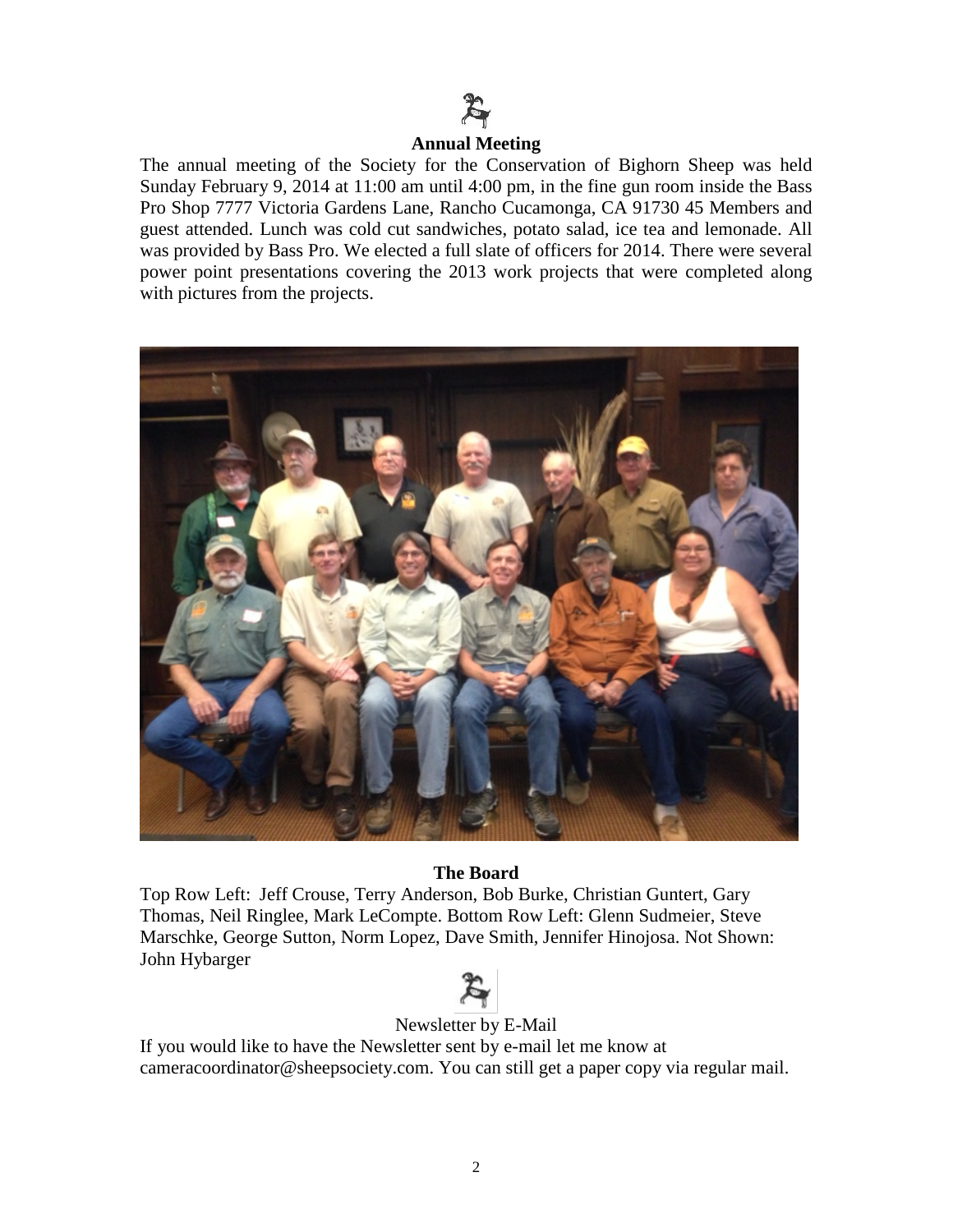The SCBS Board of Directors meets at about 6:00 p.m. on the  $2<sup>nd</sup>$  Tuesday of each month in the conference room at Bass Pro Shops, 7777 Victoria Gardens Lane, Rancho Cucamonga, CA 91730. You are invited to attend any and all board meetings, to bring a friend, to visit, and, hopefully, to participate.

# **SCBS 2014 Board of Directors Director Phone Number Director Phone Number** Robert Burke 760-957-7694 Jeff Crouse 760-680-9819 Christian Guntert 760-955-2525 Jennifer Hinojosa 760-246-3115 John Hybarger 626-962-6285 Mark LeCompte 661-267-6523 Norm Lopez 909-887-2279 Steve Marschke 310-543-1862 Stevan Hart 714-323-4843 George Sutton 714-356-7592 Neil Ringlee 760-245-6034 Glenn Sudmeier 760-389-2498 Gary Thomas 909-981-5847 Terry Anderson 760-408-7118 Dave Smith 760-617-3291





**Photo by Bob**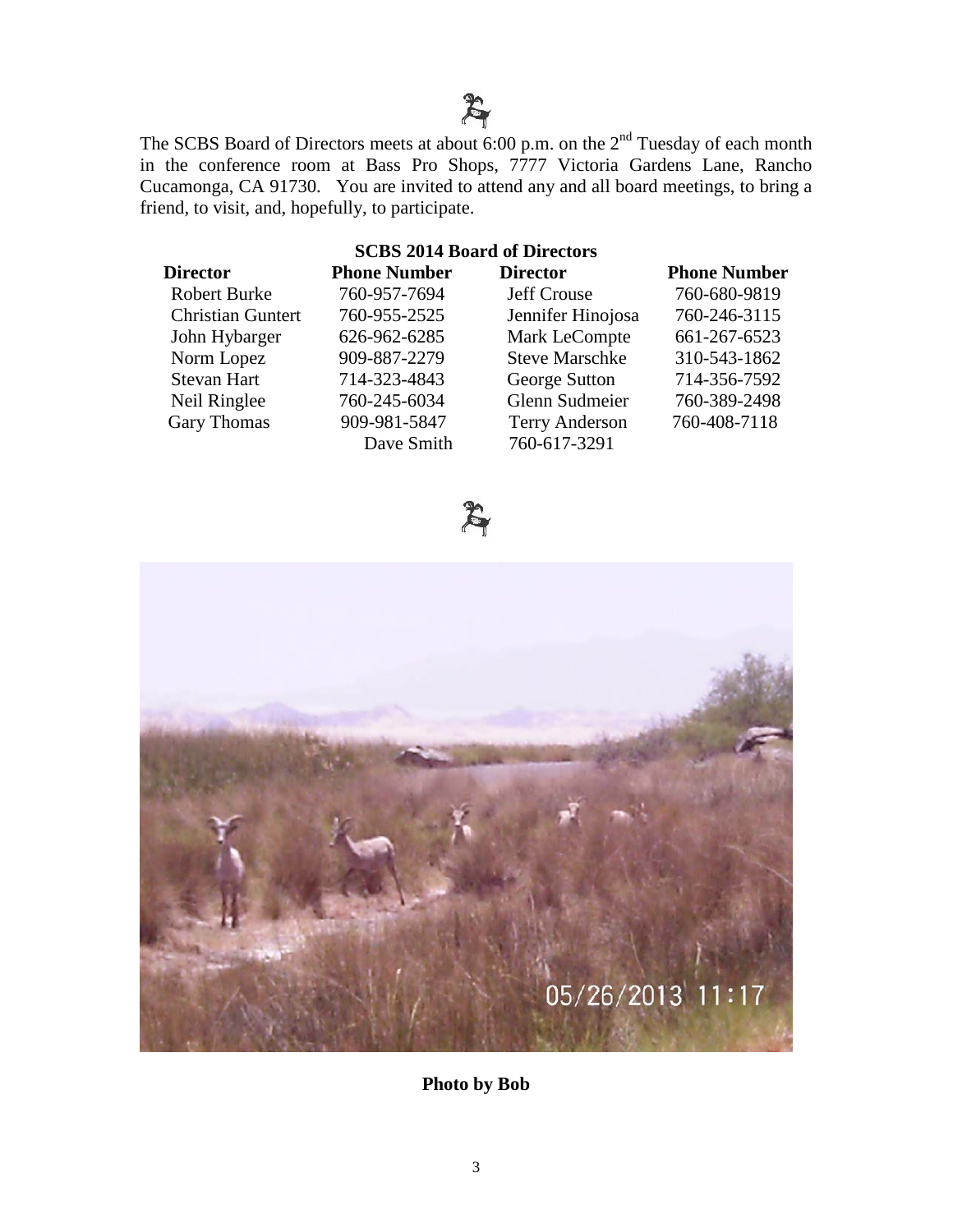



# **A PETROGLYPH IS WORTH 1000 WORDS (Or 1145 words)**

This is one of the most famous petroglyphs in North America and rightfully so. It is unique in many ways. To start with, it's an action shot with two characters inter-acting with each other. This alone puts it in a rare and unique category of petroglyphs, and makes it worth trying to understand all that we can read from it.

We can start by cataloging all the various artistic attributes that we see in this picture then try to understand them in their totality.

We start with looking at the hunter. One of the first things we notice is that the artist chose to emphasize that this hunter is a man. This probably has more to do with a macho attitude rather than any necessity in communicating this, as traditionally women do not hunt big-game in hunter- gatherer societies.

Next we see that this hunter is wearing a hat. This may indicate that it was cold when this event happened or might be related to the status or position that this hunter had within the tribe. Then of course sometimes a hat is just a hat.

Now let's take a look at his bow. There is a lot of information here. To start with the way it's drawn may indicate that this hunter is right-handed. The fact that we have a bow being used on a Bighorn sheep is significant in itself. It tells us that, at the time this glyph was made, the bow was sufficiently developed to be used for Bighorn sheep as opposed to the Atlatl. Then we can relate this information to the level of patina on this glyph and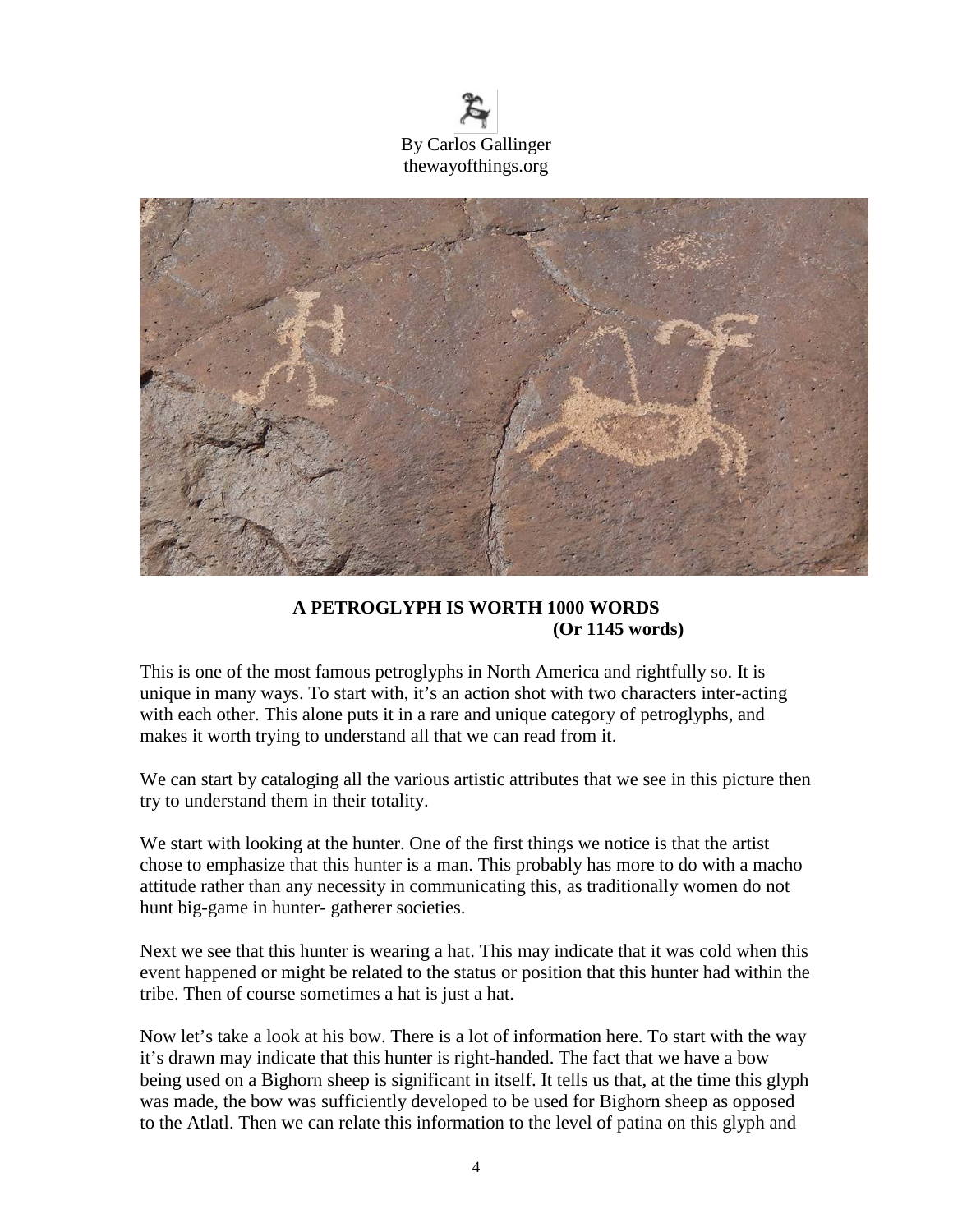we can see that it's relatively old. That is to say, the patina has started to grow back over it. This tends to bracket the age of the glyph to a time when archery was relatively new. Furthermore we can see that this bow is not a "re-curve bow" and is relatively thick, indicating perhaps some of the possible attributes of the first bow used for big-game.

Now let's take an inventory of the desert Bighorn sheep.

To start with the horns on this animal are big enough that it is most likely a young ram. However, their size and shape can also be interpreted as those of an older ewe. How one sees or interprets the horns on this animal will influence the interpretation of what one sees in our next major component of this glyph. The body of this sheep was centered on an older glyph that has no recognizable symbolism of itself. Then the artist was careful to leave a partial outline of the original patina between the old and new glyph. This gives this Bighorn sheep glyph three separate times that are represented within one glyph. Perhaps this is representing the fact that this sheep is part of ongoing succession of its species. Or perhaps more to the point this could be a representation of a pregnant sheep. We have other glyphs that show this very clearly in the Coso mountains.

Now let's turn our attention to the arrow that is striking the sheep in the middle of its back. Here the artist has provided us with some incredible detail. The fact that the arrow is bent and fades out back toward the hunter is significant. The direction that it is bent indicates that it came from our hunter and had a arched trajectory. Then the artist was able to portray the last fraction of a second of flight before impact when the arrow was visually a blur.

Next, it seems like the artist tried to portray this animal with its mouth wide open at the moment it was hit, giving us the impression that this animal is screaming in pain. This gives us another indication that this petroglyph is a precise moment in time. However, it's been my experience that desert Bighorn sheep do not vocalize when mortally wounded as do other animals, such as the coyote does. Therefore, this detail may be an indication that the sheep has been running at full speed and breathing heavily rather than denoting the moment of the kill.

Now we want take a look at the legs on this sheep. To start with, the front legs are drawn in a very normal way for a Coso mountain Bighorn sheep glyph and the back legs are not. In this glyph the hind legs are held straight and stiff in a manner that's not conducive to running or standing. The most likely explanation for this is that this animal has just been hit in the spine with an arrow and the rear legs no longer work properly. This gives us another indication that this glyph is showing a precise moment in time

And finally we should contemplate the mysterious and nebulous cloud above the sheep's head.

By examining it closely we find that the patina is in the same condition as the sheep and the hunter, and so it was made at or near the same time as they were. This would seem to indicate that it is part of this overall scene and its message. Given the tremendous detail in which our sheep and hunter are shown, this third component, if part of this scene, is very different. It is abstract and mysterious. Perhaps it is trying to express something that is abstract or supernatural that is impossible to draw realistically.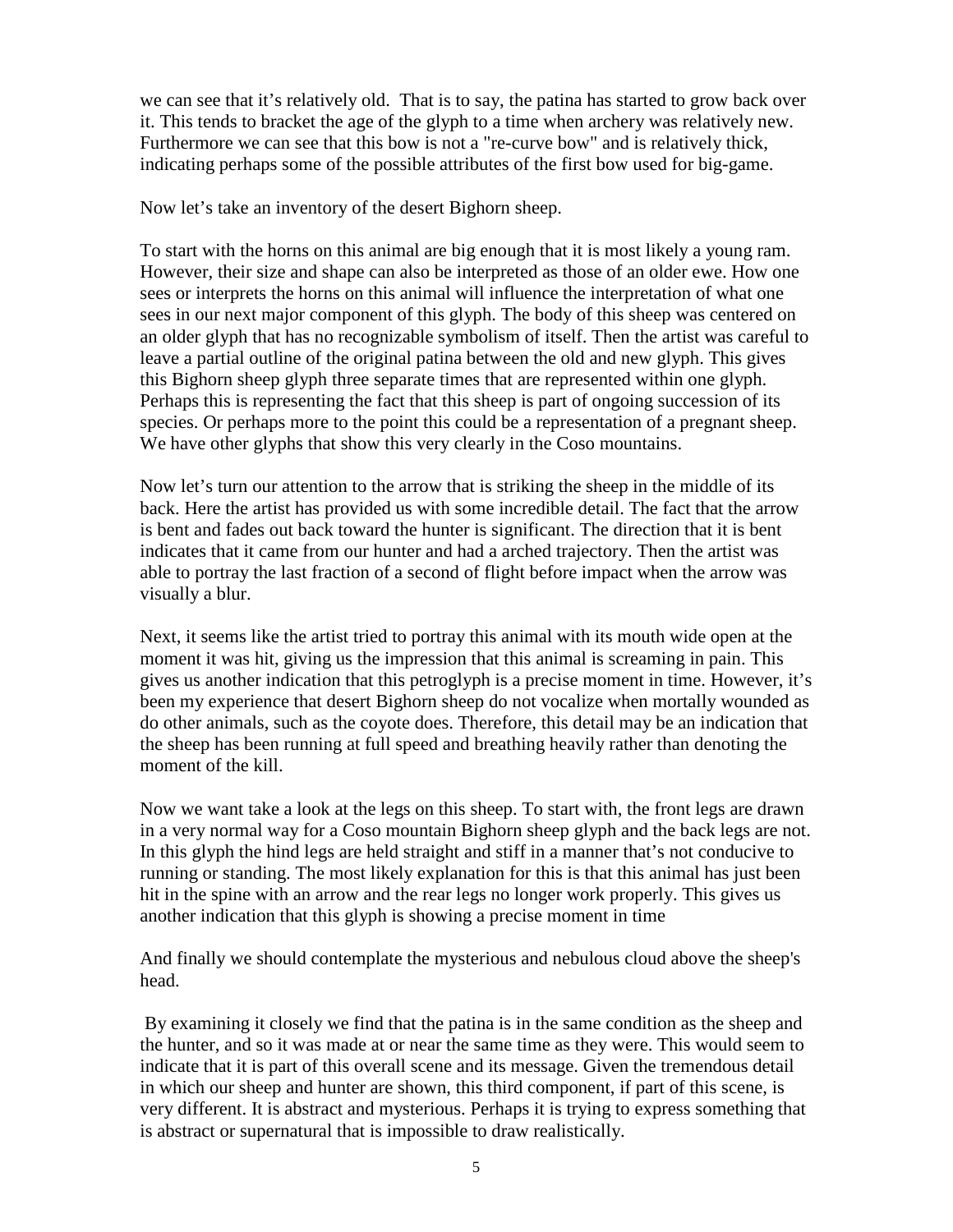Here we enter into speculation rather than just describing the anatomy of a drawing.

There are many possibilities one can think of. We can explore two to exercise our imagination.

One possibility is that both the sheep and the hunter were following a cloudburst that led to this moment. I myself have experienced desert Bighorn sheep leaving an area and walking 5 or 10 miles to where a thunderstorm has hit.

Then on a more spiritual plane this cloud might indicate the individual spirit of the sheep at the moment of the kill, going back to the supernatural world, back to the collective spirit of its species. This is a common belief system among many Native American tribes and hunter gatherers throughout the world.

So we're left with the question. Is this an artistic and beautiful rendition of a hunting scene in the physical world, or is this symbolically showing us something that they considered part of the eternal and mysterious way of things.

By Carlos Gallinger

## **Area Captain Coordinator**

Thanks to all the area captains and others who helped out with the checking of some of the more remote drinker systems. Also, if you are out checking drinker systems PLEASE fill out the Area Captains Repot and send it to [jjrestorationservice@yahoo.com](mailto:jjrestorationservice@yahoo.com). Jeff is always looking for help covering all the SCBS water systems so give him a call at 760-680-9819 [jjrestorationservice@yahoo.com](mailto:jjrestorationservice@yahoo.com) if you can give a hand covering water systems.

## **Spring Captain Coordinator**

Thanks to the efforts of Bill Tuck we have an effective Spring Captain Program too, so a big shout out to Bill and his team of Spring Captain's. Give Bill a call if you can lend a hand checking the Natural springs in the areas. Bill's phone numbers are Home: 760- 8685837 and his cell is 760-964-8095.

"The Following is a Research Paper that was sent to me to see if we would consider putting it in our newsletter and provide some feedback to the author. It will be broken down in 2 parts"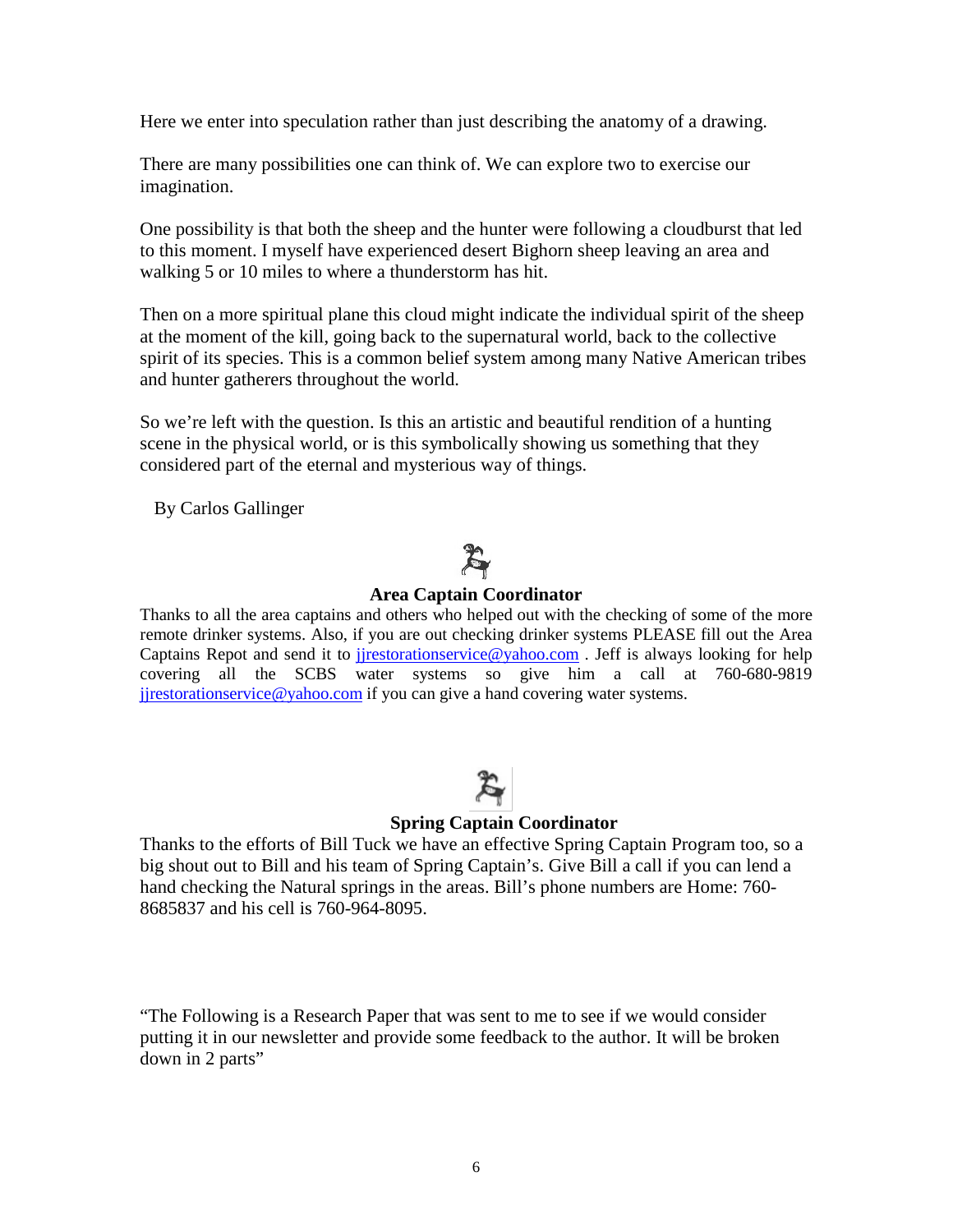# Melissa Niskala Miami University, AIP Project Dragonfly Fall 2013

Are Bighorn Sheep Experiencing an Evolutionary Change Regarding Horn Size in Response to Trophy Hunting?



# **Background Information on Bighorn Sheep**

The bighorn sheep (Ovis Canadensis) are the most highly developed and extensively dispersed bovine. Originally it is believed that the bighorns crossed over to North America using the Bering land bridge from Siberia. At one time the population peaked in the millions in North America, but by 1900 was down in the several thousands (Hauke, 1998). Throughout the past few decades conservation efforts have helped to restore the population, however now there is the threat of trophy hunting where the biggest and strongest bighorns are being hunted and taken out of the breeding population (Coltman, 2003).

The horns on these sheep are some of the most impressive horns found on any mammal. Males known as rams have thick necks and curled horns which can measure up to 30 to 40 inches along the outside of the curl. Females called ewes also have horns, but they are much smaller measuring only 10 to 13 inches (Hauke, 1998). Ram horns have been recorded to exceed 51 inches in length, and 16 inches in circumference at the base. The horns are 8-12% of the bighorns body weight. Horns grow all the time in these sheep, but more so in the early years of life, and slow as they age (Geist, 1966).

Horns serve many functions for the bighorn sheep. One of the most important is that they act as weapons. Bighorn males will use their strength and horn size to their advantage when winning over females. Another advantage the horns serve is that's they will act as a shield during fights. The larger the horns, the bigger the shield and the harder the hit to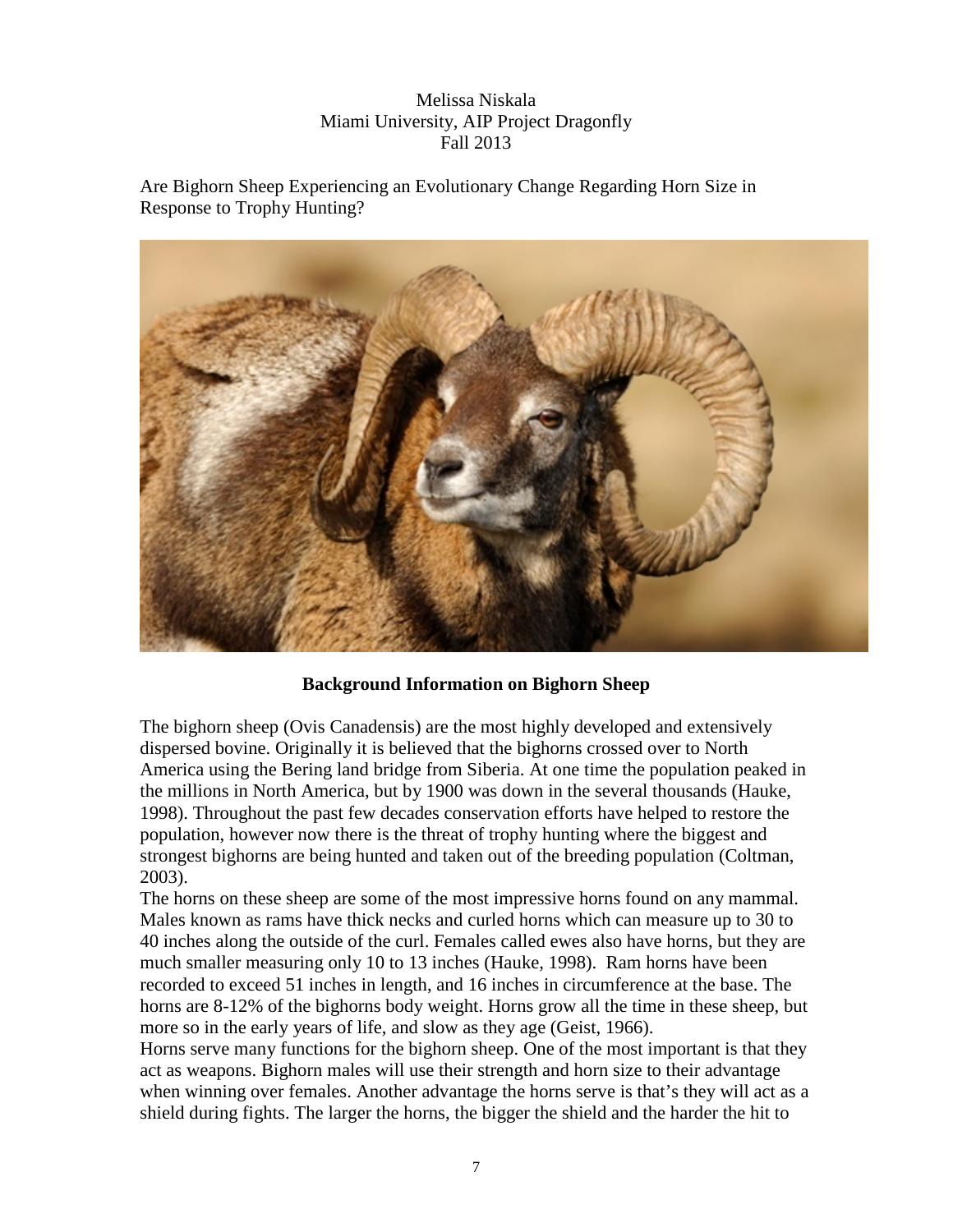the other ram. Horns also serve as display organs to attract ewes. Bigger horn sheep will mate more frequently with ewes and be a larger threat to smaller horn rams. In one study by Valerius Geist, he concluded after his hypothesis was tested that horns of male mountain sheep evolved as display organs. He concluded that rams do have a distinct display behavior, and other rams can distinguish horn size. Larger horn rams are intimidated and dominated smaller horn rams, as well as had the reproductive advantage over small horn rams (Geist, 1966). Since his study in 1966, there has been much debate as to whether hunting is having a negative effect on the evolution of horn size.

Trophy Hunting and the Effects it can have on Bighorns.

Throughout the western United States and Canada, hunting for these bighorns has become a major source of revenue. In Arizona trophy hunters have been known to pay over \$300,000 for a single permit to hunt a dessert big horn. Between the years 1984 and 2006 Arizona alone has raised over 5.7 million dollars from permits sold to hunt bighorn sheep (Hedrick, 2011). Many hunting areas in North American auction off special permits to hunt these bighorns. This is a type of fundraising strategy used by states in which the funds benefit conservation and habitat protection (Jorgenson, 2011). Without these permits, states would not have adequate funds to research conservation efforts.

Only a certain amount of permits are allowed each year. This is determined based on the level at which trophy hunting is not thought to result in a decline of population size or population growth and an ongoing sustainable population is maintained (Lee, 1990). The hunting season for legal rams goes from late August to the end of October. Legal hunting is based on horn size, and up until 1995 the legal horn size was 4/5 curl. However in 1996 this legal limit increased and only rams with a full curl could be hunted (Marco, 2004).

The number of rams hunted is very low, however, as Coleman states: Removing 1 or 2 prime rams per year from a population of 60-70 sheep is likely sustainable from a demographic viewpoint, especially if the population is genetically linked to a wider network through ram breeding migration (Hogg, 2000). However, if the ram with the biggest horns was removed every year from an isolated population, the cumulative selection effect on horn growth could be very strong (Hedrick, 2011).

So how is this effecting the bighorns, and are there other factors which contribute to smaller horn size, such as environmental decline, or inbreeding depression? This paper will attempt to address these problems and formulate a response to these issues.

Horn Size and how it relates to Bighorns

The life of the bighorn sheep is largely taken up by mating behaviors and reproduction. Approximately 21-25% of their annual energy output is dedicated to these functions (BOBEK, 1986). This statement proves that the importance to mating success is high. It should also be noted that about 1% of the energy is taken up by horn growth and 20-24% loss of body mass which occurs during mating, or rut. Mountain sheep in western North America (Ovis dalli and bighorn Ovis Canadensis) also expend a lot of their energy into the growth of their horns and during the rut (Allendorf, 2009). Rams typically older than 6 years of age have an average horn curl of ¾ of a full curl, in most areas there are size and age limits set for hunting which are based on the curl of the horns (Singer, 2002). As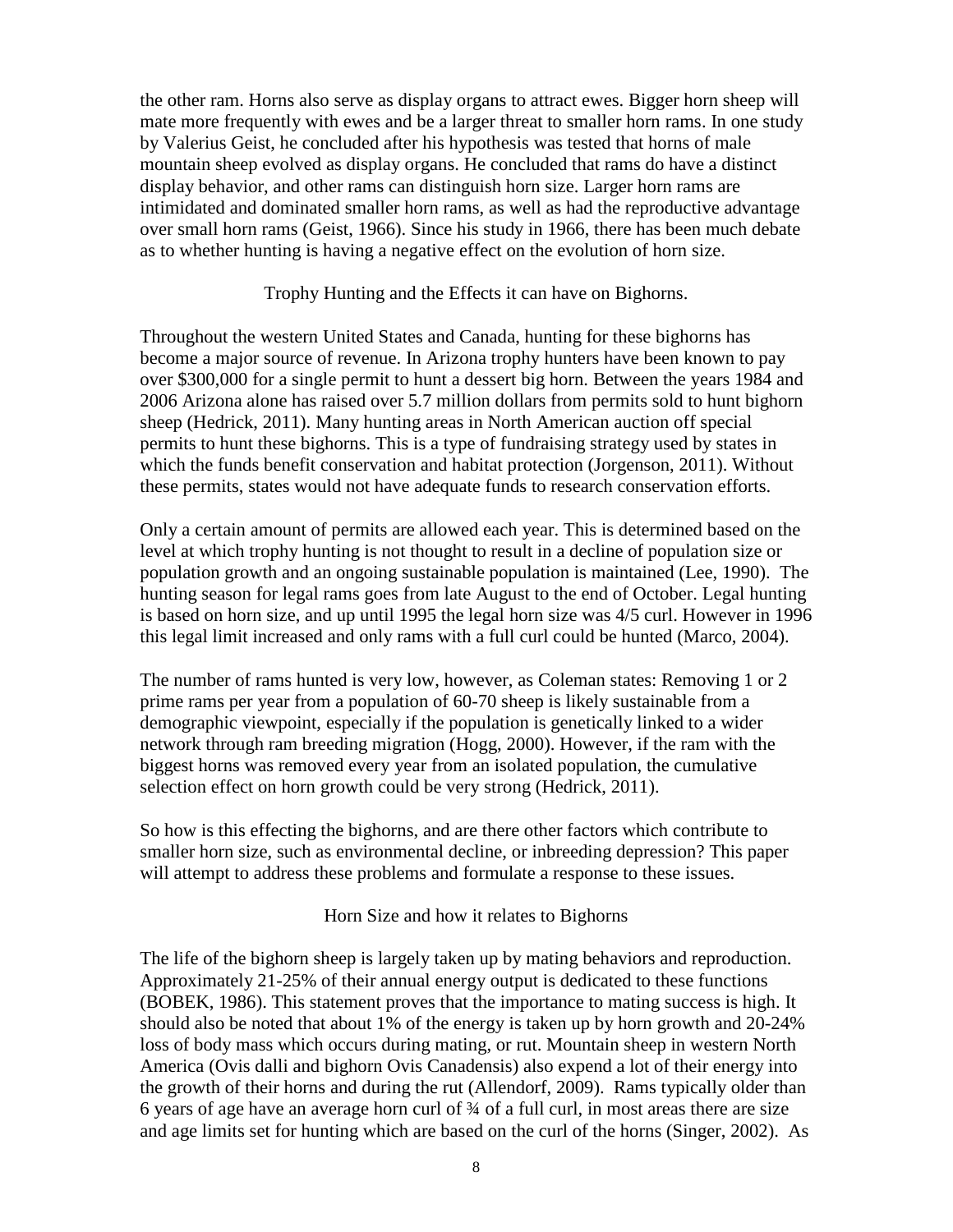stated previously as of 1996 the ram must have a full curl to be hunted legally.

During the 30 year study done by Marco Festa-Bianchet of the University of Sherbrooke in Quebec found approximately a 25% decline in horn size of bighorn sheep in both males and female populations (Huang, 2009). This study was done in Alberta, Canada at a place called none other than Ram Mountain. The bighorns on this mountain are the most sought after due to their thick curved horns that give them the typical Princess Leia appearance. It should be no surprise that males with larger horns tend to also be larger and produce larger offspring (Marco, 2004).

Throughout the fall breeding season, these larger rams mate more frequently than smaller males. They accomplish this by winning more fights, or by being more appealing to the ewes. Two months before the rut is the hunting season which means rams must survive this to make it to mating season. It should also be noted that around the age of 4 is typically the time when the rams horn size makes them legal to hunt, which is several years before their reproductive peak (Huang, 2009). Due to this fact is can be assumed that the smaller-horned male bighorns will have more opportunity to mate.

## Bighorns and the Risk of Having the Largest Horns

Trophy hunting which is a million dollar activity in the United States, Canada and Alaska has put these bighorns at risk. Up to 2,000 rams are hunted each year, and the undesirable consequences are evident (see figure 1). The younger rams which are left because their horns have not reached peak growth have been known to be more socially disruptive and without the older rams the younger ones chase and are more aggressive to the ewes (Singer, 2002). Mountain sheep are social animals who like to live in groups, without the older males the dynamics of the groups can become imbalanced, thus forcing a shift in behaviors from all stages of life in bighorns (Singer, 2002).

There are many behavior changes which can be witnessed when there is removal of large horn rams due to trophy hunting. The following results are proven from Dall, Rocky Mountain and desert bighorns. In the Rocky Mountain bighorn sheep population herds performed 127% more harassment displays to the ewes (see figure 2). While rams from the hunted herds performed 35% less courtship displays to ewes (Singer, 2002). In the Dall population ewes were known to disperse 66% farther from the rams in the hunted populations versus the non-hunted. It is also interesting to note that the ewes moved farther from hunted small horned rams with less than 5/8 horn curl than in the not hunted. In all 3 taxa there were fewer mount attempts (see figure 1) in the hunted rams, and there was less ram to ram interaction times (Singer, 2002).

With this information it is safe to conclude that trophy hunting will have effects on survivorship of the bighorns. According to Singer and Zeigenfuss, "ratios of large-horned rams per 100 ewes were lower in all trophy hunted populations than in non-hunted populations." It is common for bighorns to stay with the nursery group until around the age of 2, which is when they will slowly move to males groups. Around the age of 4 rams have completed about 80% of horn growth, and are found exclusively in males groups (Jorgenson, 2011). This is also around the time they are legal to hunt.

One positive outcome of this study found that there was not a decrease in lamb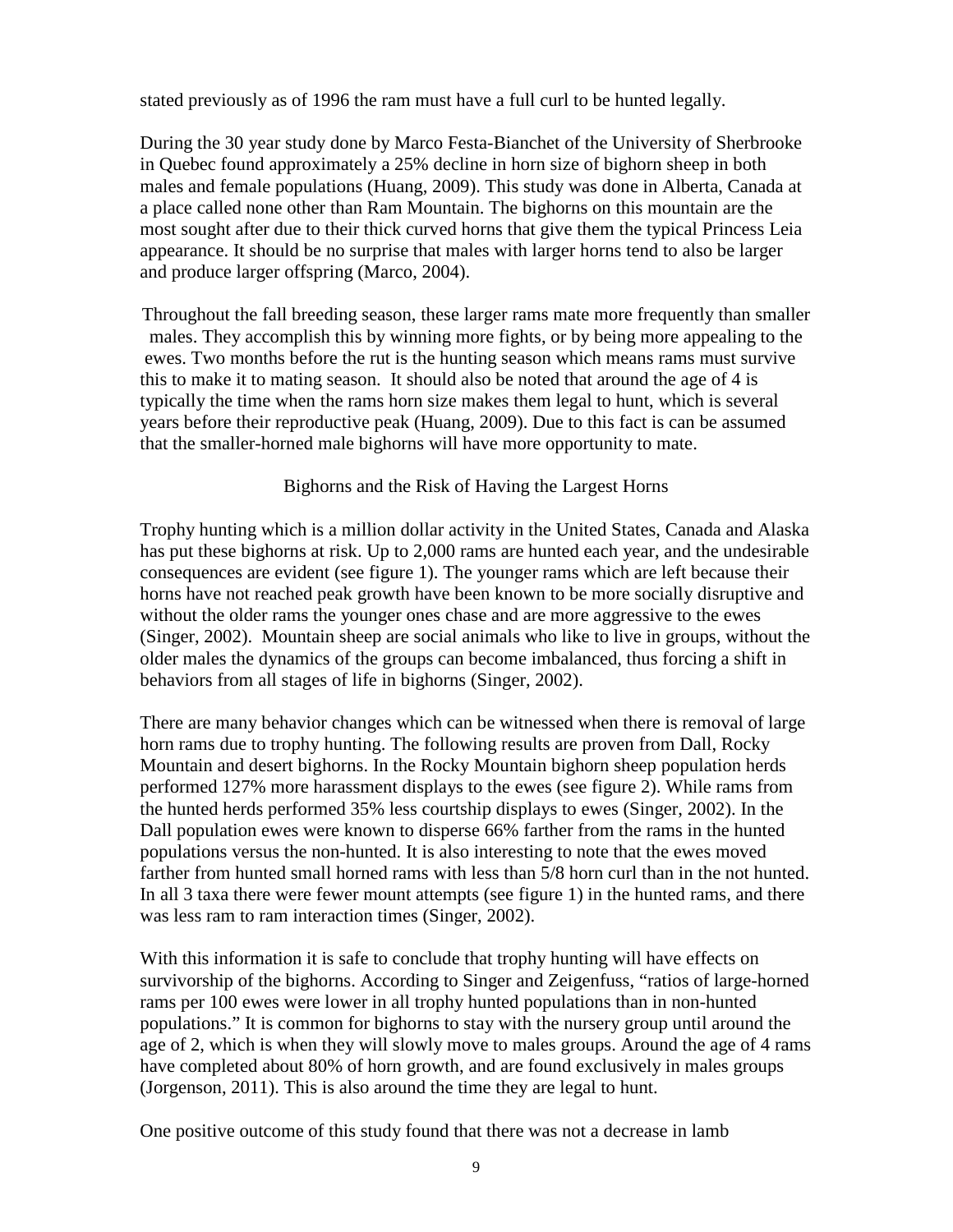production related to hunting (Festa-Bianchet, 2004). These are the results of how horn size effects copulation: in 77% of the cases courtship was always performed by the largest horned ram (see figure 3). Successful mating and courtship was directly related to horn size in the Dall sheep and the Rocky Mountain bighorns, however not in the desert sheep. Therefore removal of the largest horn rams due to trophy hunting in the Dall sheep population made it possible for the ¾ curl rams to copulate many more times and be successful thus passing down the gene for smaller horn size (Singer, 2002).

Another key factor in this study proved that removal of rams caused less competition between rams for mating in rut groups. The size of the rut group was 24% less in hunted Dall sheep, and 58% less in Rocky Mountain sheep, and 23% in desert sheep compare to the non-hunted population. Amount in the rut groups with only 1 ram apparent increased 4% in the non-hunted versus 13% in the hunted Dall sheep, 7% to 25% in Rocky Mountain, and 12% to 20% in the desert sheep (Singer, 2002)

| Population and area                                          | Horn curl harvest<br>restriction          | Known or<br>estimated<br>harvest | Census $(N)$  | Annual ram harvest<br>(proportion of census N) | Annual harvest<br>(proportion of<br>legal rams) | Depressed<br>survival<br>of young<br>rams<br>reported |
|--------------------------------------------------------------|-------------------------------------------|----------------------------------|---------------|------------------------------------------------|-------------------------------------------------|-------------------------------------------------------|
| Examples of harvests <sup>a</sup>                            |                                           |                                  |               |                                                |                                                 |                                                       |
| Northwest Territories, Canada                                | $\frac{3}{4}$ curl                        | $200 - 300$                      | 7,000         | 0.040                                          |                                                 |                                                       |
| Alberta, Canada                                              | $\frac{4}{5}$ curl                        | 190                              | 6,000         | 0.032                                          |                                                 |                                                       |
|                                                              | Ewe-lamb                                  | 225                              |               | 0.038                                          |                                                 |                                                       |
| Yukon, Canada                                                | $\frac{N}{8}$ curl                        |                                  |               | 0.010                                          |                                                 |                                                       |
| Alaska                                                       | $\frac{N}{k}$ curl                        | 1,100                            | 74,000        | 0.015                                          |                                                 |                                                       |
| Utah                                                         | Any ram- $\frac{1}{4}$ curl<br>encouraged | about 15                         | 1,000         | 0.015                                          |                                                 |                                                       |
| Wyoming                                                      | $\frac{3}{4}$ curl                        | 194                              | 6,100         | 0.032                                          |                                                 |                                                       |
| Study populations reporting depressed survival of young rams |                                           |                                  |               |                                                |                                                 |                                                       |
| Dry Creek, Alaskab                                           | $\frac{3}{4}$ curl <sup>e</sup>           | 99                               | $1,100-1,300$ | $0.053(0.090)^d$                               | about 1.00                                      | Yes                                                   |
| Sheep River, Alberta <sup>e-g</sup>                          | $\frac{4}{3}$ curl                        | $12(20)^d$                       | $99 - 153$    | 0.085                                          | 0.30                                            | Yes                                                   |
| Ram Mountain, Alberta®                                       | $\frac{4}{5}$ curl                        | $8 - 14$                         | $95 - 110$    | 0.107                                          | 0.38                                            | Yes                                                   |
|                                                              | Permit, adult ewes                        | $6-12$ ewes                      |               | $0.080(0.130)^d$                               | $0.12 - 0.24$ of ewes                           |                                                       |
| Usibelli, Alaska                                             | $\frac{7}{8}$ curl <sup>e</sup>           |                                  | 190           |                                                | about 1.00                                      | Yes                                                   |
| Control study populations                                    |                                           |                                  |               |                                                |                                                 |                                                       |
| Denali National Park, Alaskah                                | Unhunted                                  | $\theta$                         | 215           | $\theta$                                       | $\theta$                                        | No.                                                   |
| Potash, Utah                                                 | Any ram                                   | 3                                | $105 - 155$   | 0.030                                          | 0.06                                            | No                                                    |
| Curecanti National Recreation<br>Area, Colorado              | $\frac{3}{4}$ curl                        |                                  | $90 - 125$    | 0.030                                          | 0.14                                            | No                                                    |
| Badlands National Park, South<br>Dakota                      | Unhunted                                  | $\theta$                         | $123 - 140$   | $\theta$                                       | $\theta$                                        | No                                                    |
| Beaver Creek, Colorado                                       | Closed                                    | $\theta$                         | $25 - 30$     | $\bf{0}$                                       | $\bf{0}$                                        | No                                                    |
| Waterton, Colorado                                           | Closed                                    | $\bf{0}$                         | 25            | $\theta$                                       | $\bf{0}$                                        | No                                                    |

<sup>b</sup> Heimer et al. (1984).

<sup>c</sup> Restrictions now raised to 8/8-curl.

<sup>d</sup> Potential ram harvest corrected for the situation if no depressed survival of young rams occurred.

<sup>e</sup> Festa-Bianchet (1986).

<sup>f</sup>Festa-Bianchet (1989).

<sup>#</sup> Jorgenson et al. (1997).

This study.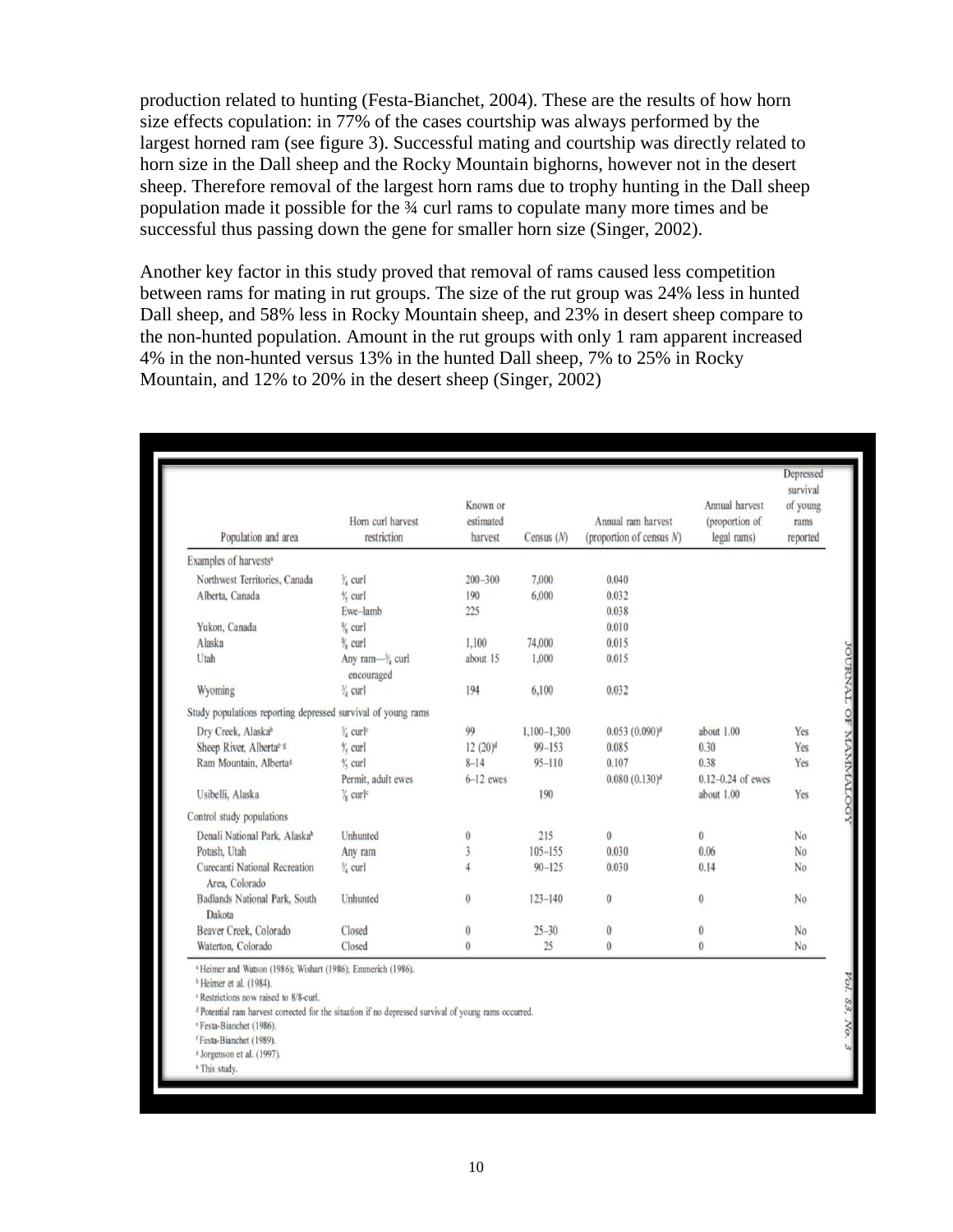# **THE SOCIETY FOR THE CONSERVATION OF BIGHORN SHEEP**

### **A California Non-Profit Organization is looking for:**

Sportsmen and Conservationists who are concerned about our California Desert Bighorn sheep and who are willing to get involved to make a difference. Be a part of history with our program to put bighorn sheep back in their historical ranges. The Society works with the California Department of Fish and Game and the Bureau of Land Management in programs such as: sheep transplanting and propagation; habitat improvement; wildlife census; research and development; and many more. If this sounds exciting and fulfilling to you, then fill out the following application and join the Society for the Conservation of Bighorn

Sheep today! Check our website at: **www.desertbighorn.org** \*\*\*\*\*\*\*\*\*\*\*\*\*\*\*\*\*\*\*\*\*\*\*\*\*\*\*\*\*\*\*\*\*\*\*\*\*\*\*\*\*\*\*\*\*\*\*\*\*\*\*\*\*\*\*\*\*\*\*\*\*\*\*\*\*\*\*\*\*\*\*\*\*\*\*\*\*\*\*\*\*\*\*\*\*\*

# **APPLICATION FOR MEMBERSHIP SOCIETY FOR THE CONSERVATION OF BIGHORN SHEEP Attn: SCBS Membership Chairman 5801 Calico Cove Court Bakersfield, CA 93306**

|                                                                                                                                        | Make checks payable to: SCBS |  |  |  |
|----------------------------------------------------------------------------------------------------------------------------------------|------------------------------|--|--|--|
| Annual \$35.00/Year New _______ Renewal ______                                                                                         |                              |  |  |  |
| <b>Student</b> (Full Time). \$20.00/Year New ______ Renewal _____                                                                      |                              |  |  |  |
| <b>Life</b> \$300.00 New ________ ___option:3 Qtrly Pmt of (\$100.00)                                                                  |                              |  |  |  |
| Corporate \$1000.00/Year                                                                                                               |                              |  |  |  |
| Enclosed is my Tax Deductible check for \$_____ which includes my contribution of<br>\$__________ to help you support desert wildlife. |                              |  |  |  |
| Please send me information on the Society's desert water projects. Yes ___ No ___                                                      |                              |  |  |  |
|                                                                                                                                        |                              |  |  |  |
|                                                                                                                                        |                              |  |  |  |
|                                                                                                                                        |                              |  |  |  |
|                                                                                                                                        |                              |  |  |  |
| Voted In: $\frac{1}{1}$                                                                                                                | Member Card Sent: _______    |  |  |  |